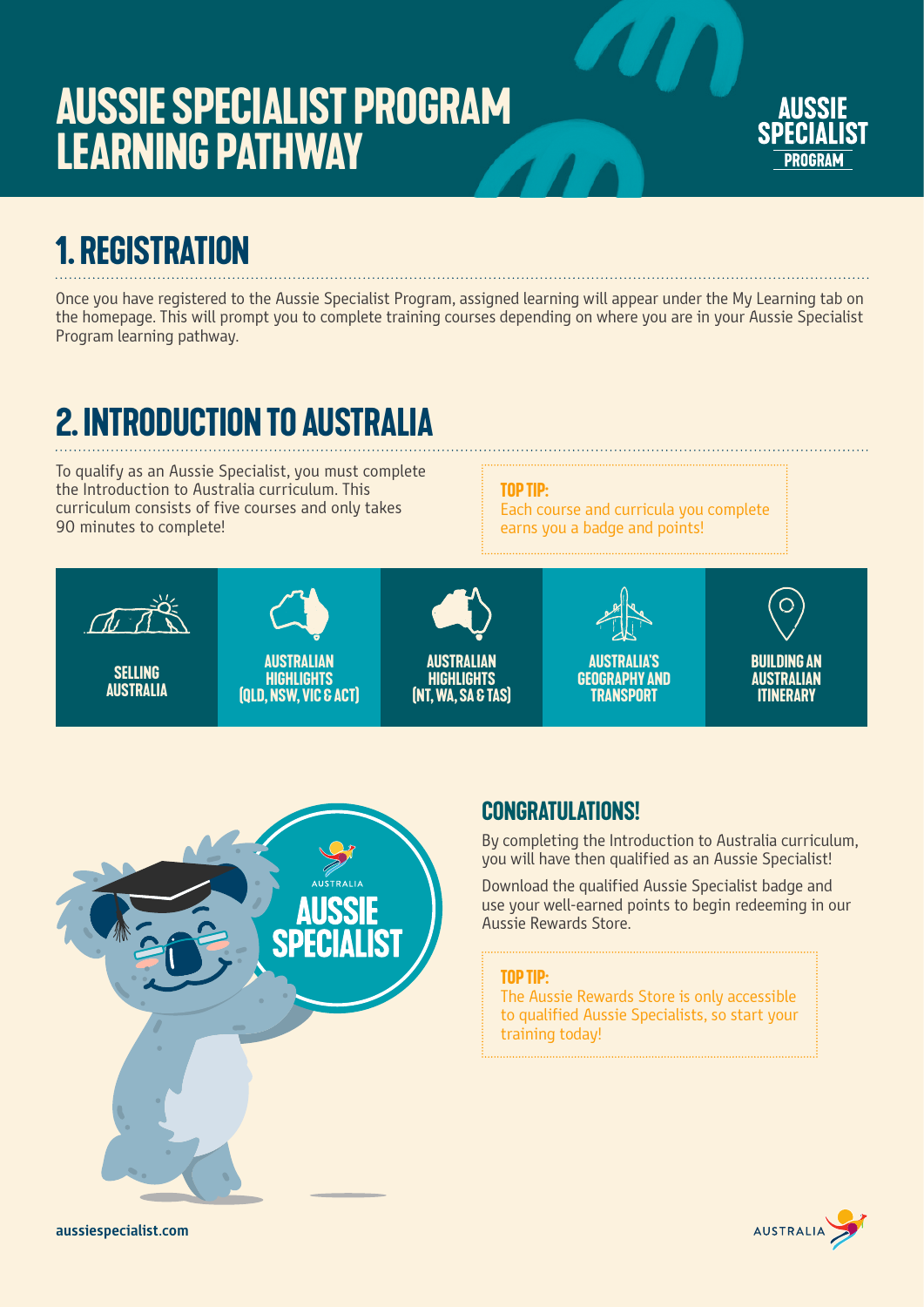# **Aussie Specialist Program Learning Pathway**



## **3. australia foundations**







Next, complete the Australia Foundations curriculum to learn about Australian states, New South Wales, Queensland and Victoria.

**Learning catalogue**

#### **top tip:**

To further explore the training material available to you, select the Learning Catalogue or use the search bar on the top left-hand side of the homepage to type in what you are looking for.

### **4. additional courses & curricula**

Once you have completed the Australia Foundations curriculum, you will unlock all remaining courses and curricula to work through at your own pace.



#### **Explorer**

(including, Northern Territory, South Australia, Western Australia, Australian Capital Territory and Tasmania)



#### **Luxe Expert**

(including, Australia's Luxury, Great Fishing Adventures of Australia, Australian Wildlife Journeys, Cultural Attractions of Australia, Luxury Lodges of Australia, Great Walks of Australia, Ultimate Winery Experiences Australia, Great Golf Courses of Australia and Discover Aboriginal Experiences)



#### **adventurer**

(including, Youth Experiences Australia, Self-Drive Australia, Restaurant Australia and Aquatic & Coastal Australia)